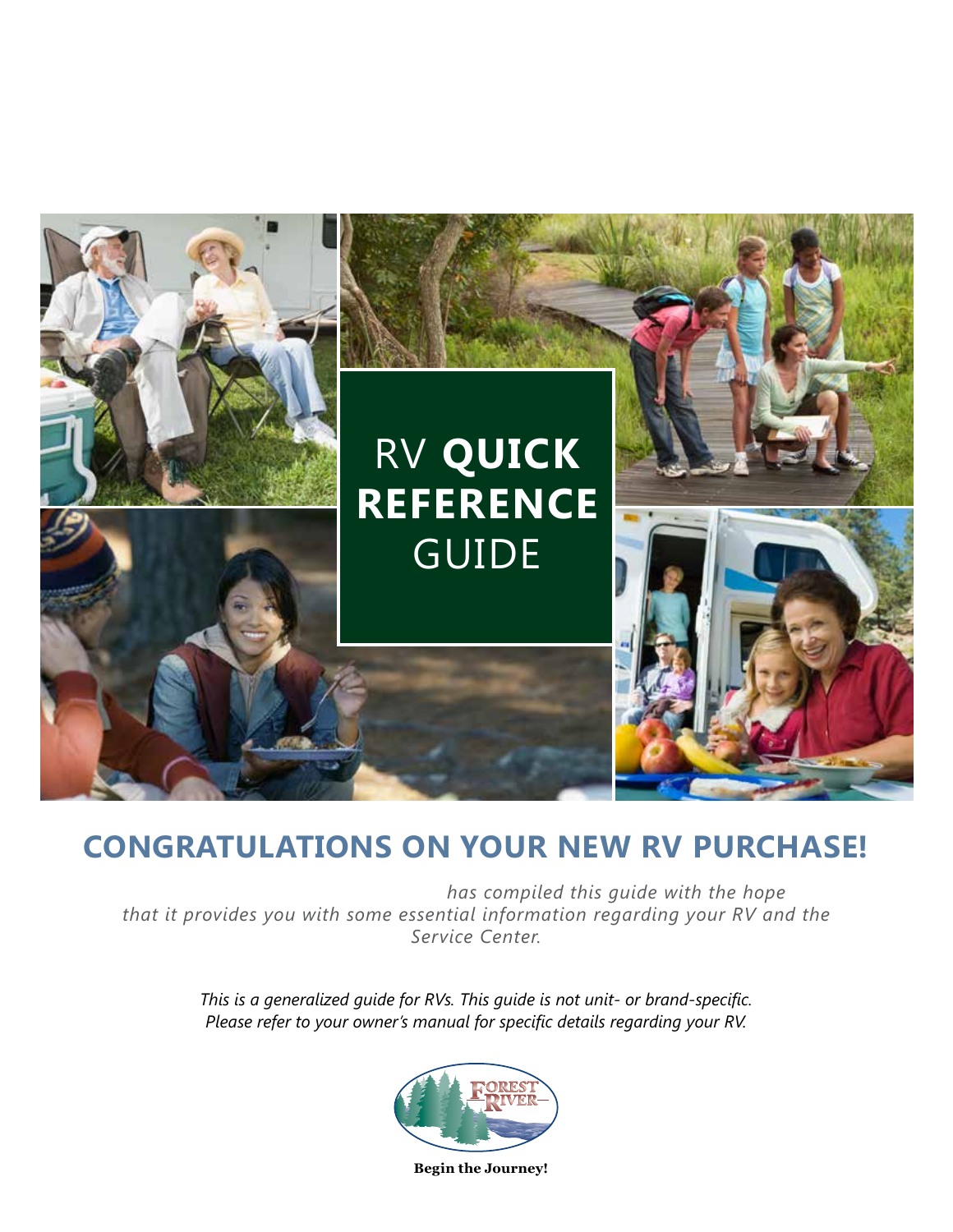# TABLE OF CONTENTS

| >> Awnings………………………………………………………………………………………… 14 |
|-------------------------------------------------|
|                                                 |
|                                                 |
|                                                 |
|                                                 |
|                                                 |
|                                                 |
|                                                 |
|                                                 |
|                                                 |
|                                                 |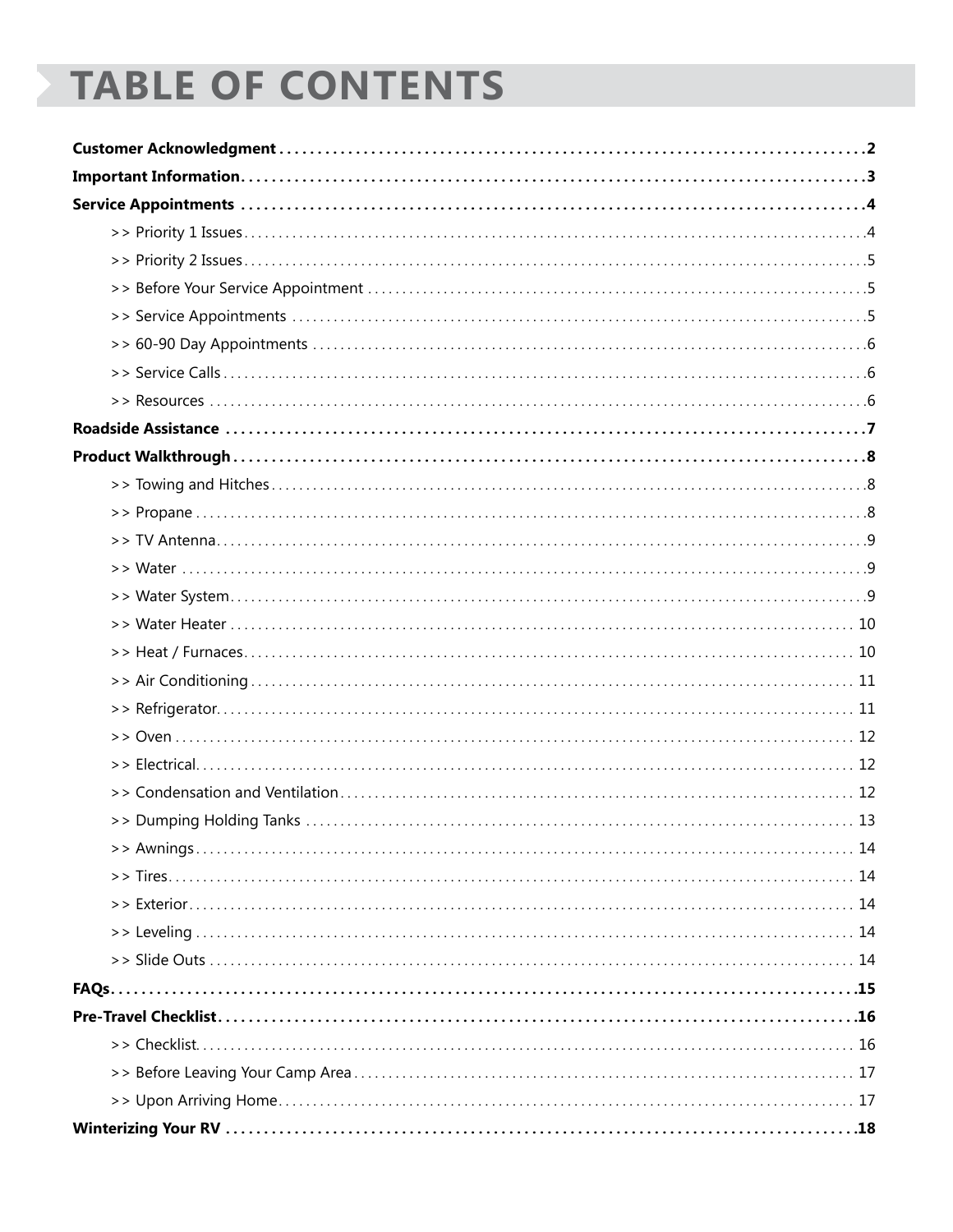# **CONGRATULATIONS!**

 *is committed to offering you as much trouble-free camping as possible. In order to effectively reduce downtime, we request your assistance in organizing your service requests into immediate needs (Priority 1) and future adjustments (Priority 2).*

*Please check each line and sign the bottom showing that you understand the following:*

I have been provided a copy of my service schedule. I clearly understand the requirements for the upkeep of the exterior of my RV.

I understand the warranty is provided by Forest River, Inc. Any repairs not covered by Forest River are my responsibility. I understand that some of my concerns might be resolved by reading the enclosed owner's manuals and I will read them before bringing my unit in to

I understand that **I** understand that uses a priority service system that accepts two types of service requests: Priority 1 and Priority 2. Priority 1 issues are categorized as issues that keep the customer from using their unit. Priority 2 issues are categorized as adjustments or repairs that are not preventing customers from using their unit. The Service Department will be servicing Priority 1 issues first and all Priority 2 issues will be addressed away from the peak season. I also understand that some repairs require prior authorization from Forest River, Inc., and parts may take 4 to 6 weeks to be received.

Forest River, Inc., warranty does not cover travel time for mobile service calls. Parts and labor for warrantable items are covered within the 1 year period. Service call fees start at \$ per trip.

Please see the attached sheets for more information. Happy camping!

I have read and understand the service guidelines outlined above: *(please sign and date)*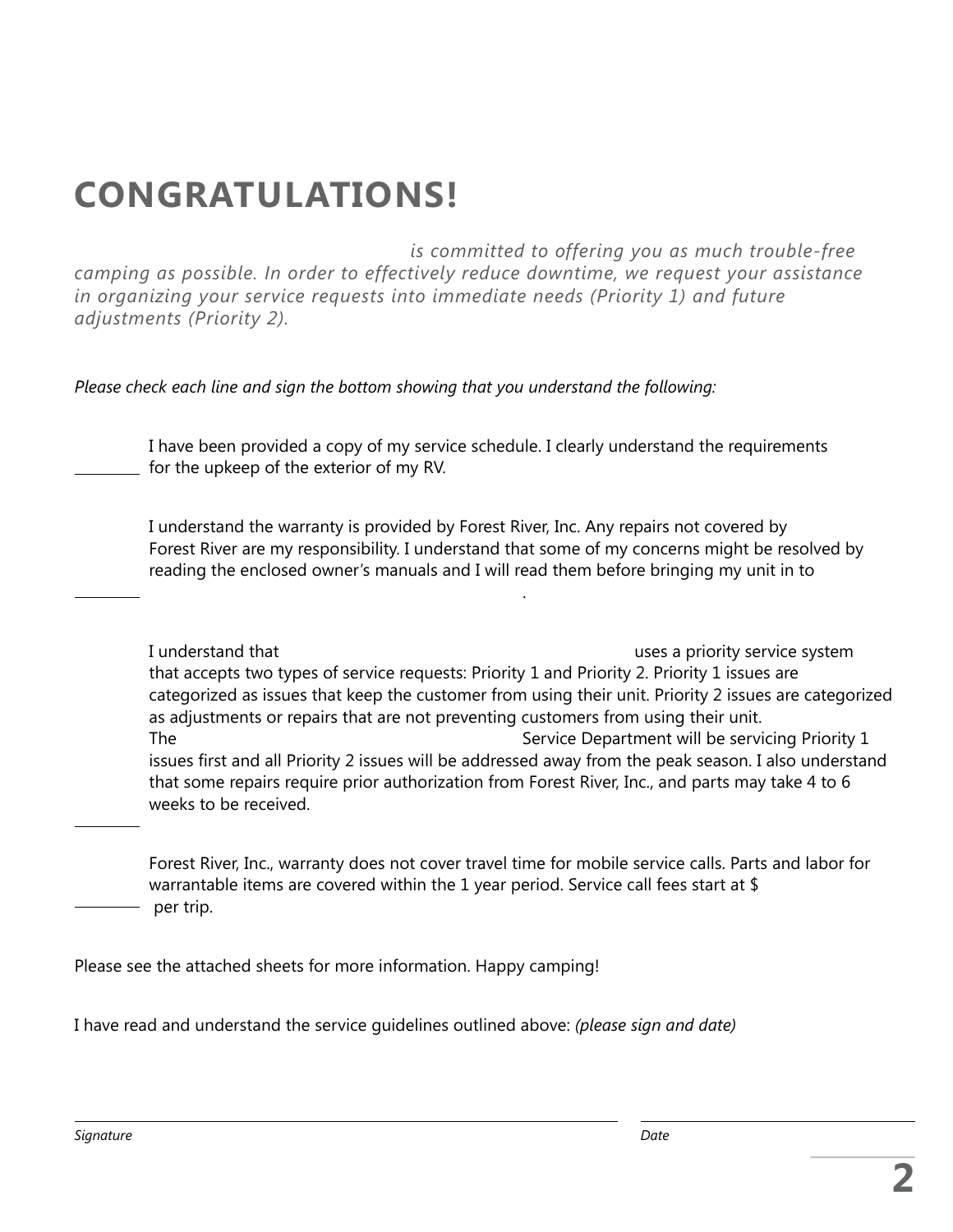# **IMPORTANT WARRANTY INFORMATION** FOR NEW FOREST RIVER UNITS

All Forest River, Inc., products come with a standard **1-year manufacturer warranty** that is valid for the original customer purchasing the unit. The 1-year warranty period starts from the date of purchase as per Forest River's policy.

It is important to know that any misuse, neglect, including failure to provide reasonable and necessary maintenance, unauthorized alteration, accident and improper loading, use as a permanent residence, commercial use, or leasing of the recreational vehicle, shall discharge Forest River, Inc., from any obligation under this warranty. Warranty repairs can only be authorized by Forest River. Please review your owner's manual for all information regarding your Forest River warranty.

# IMPORTANT INFORMATION REGARDING YOUR **RV ROOF**

Inspection of roof components at least twice a year is very important to make sure seams and seals are not cracked or worn. Although the roof material comes with a 10- or 12-year warranty, customers do have some responsibility in maintaining the roof. Proper maintenance of seals is necessary to keep moisture from entering and causing the damage such as rot, mold, or mildew. If you encounter dry, cracked, or weathered seals, reseal or replace as necessary. Check with the Forest River, Inc., owner's manual for the type of caulking required for rubber roofs and correct method of sealing or replacing. Sealants needed can be purchased from the

parts store. A mild household soap solution or rubber roof cleaner and a sofa brush can be used to clean a rubber roof.

*Note: Forest River's warranty covers exterior seals within the first 90 days of ownership.*

*Note: Maintaining your RV's seals is an important step in preserving the integrity and lifetime value of your RV!*

## **III IMPORTANT INFORMATION REGARDING WINTER PRECAUTIONS**

It is wise to monitor the water temperature in the tank and take steps to drain and winterize if necessary. Damage to water components and lines are not covered under warranty.

It is also important to remember that moisture can collect on inside surfaces during cold weather when inside humidity is high. While the trailer is in use, a family can vaporize up to three gallons of water daily through daily living.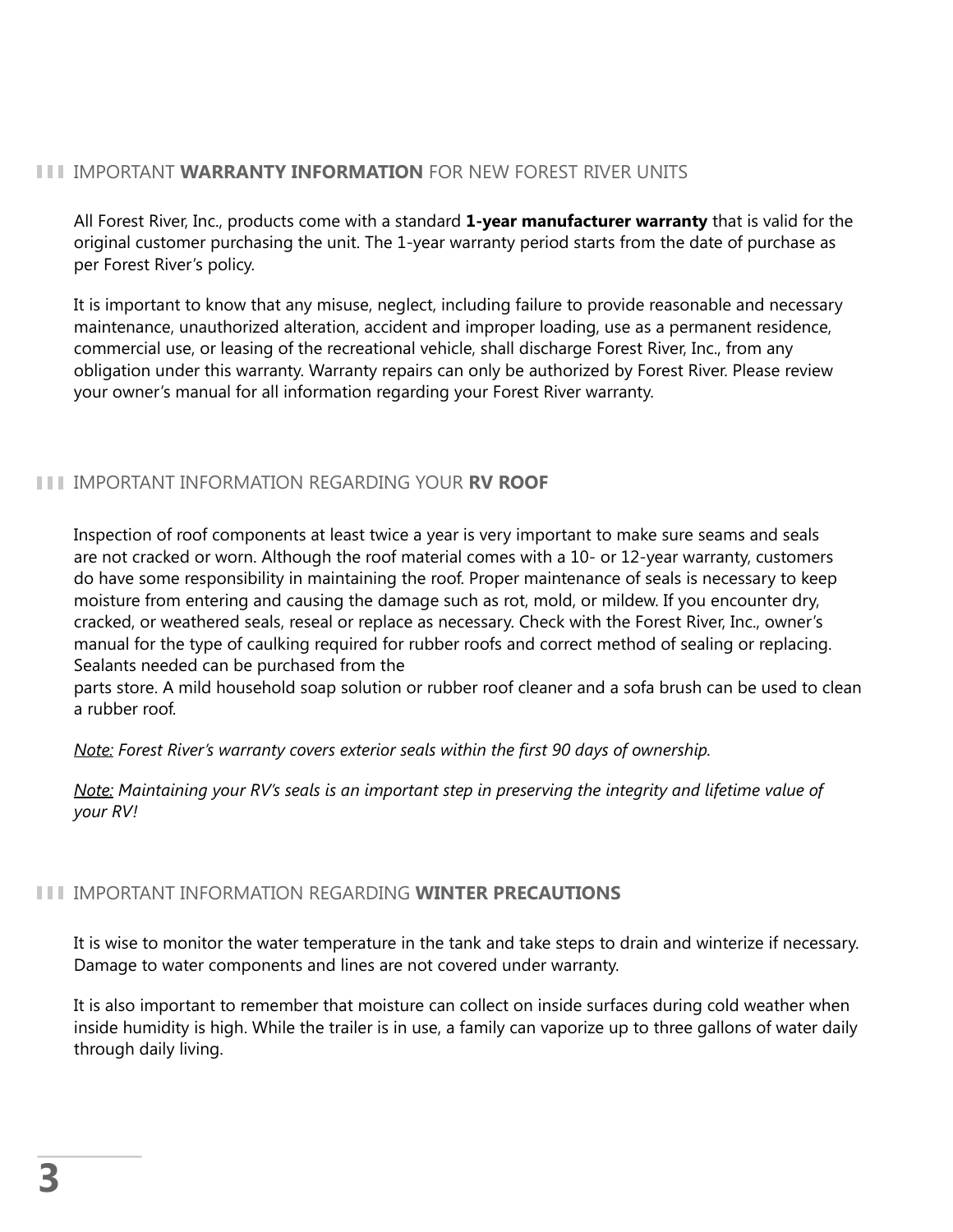# **CONGRATULATIONS!**

*First, let us start off by expressing our gratitude. We sincerely appreciate your business. Please read below on how we define our service priority levels.*

# **PRIORITY 1 ISSUES**

**Priority 1 issues are considered safety related or essential to using your unit** and should be scheduled at the earliest convenience based on our shop capacity to ensure your primary systems are functioning.

Primary issues are:

- 1. Appliances
	- Refrigerator
	- Furnace
	- Range/Oven
	- Hot Water Heater
	- Roof Air Conditioner
	- Propane System
	- Microwave Oven
- 2. Water System
	- Water Pump
	- Water and Waste Tanks
	- Water Leaks
	- Water Lines

### **PROCEDURE**

In order to ensure immediate processing of these issues, please **contact the service department.** Upon contacting the service advisor, please indicate that you have a Priority 1 issue that requires attention. Please call in as soon as possible to allow for proactive response time. Some repairs require preauthorization and parts from Forest River or other vendors. Be sure to list the issues requiring immediate attention accurately to ensure our service writers and technicians know exactly what the problem is.

- 3. Exterior System
	- Roof Leaks
	- Exterior Water Leaks
	- Exterior Lighting
	- Electric Brakes
	- Awnings
	- Slide Outs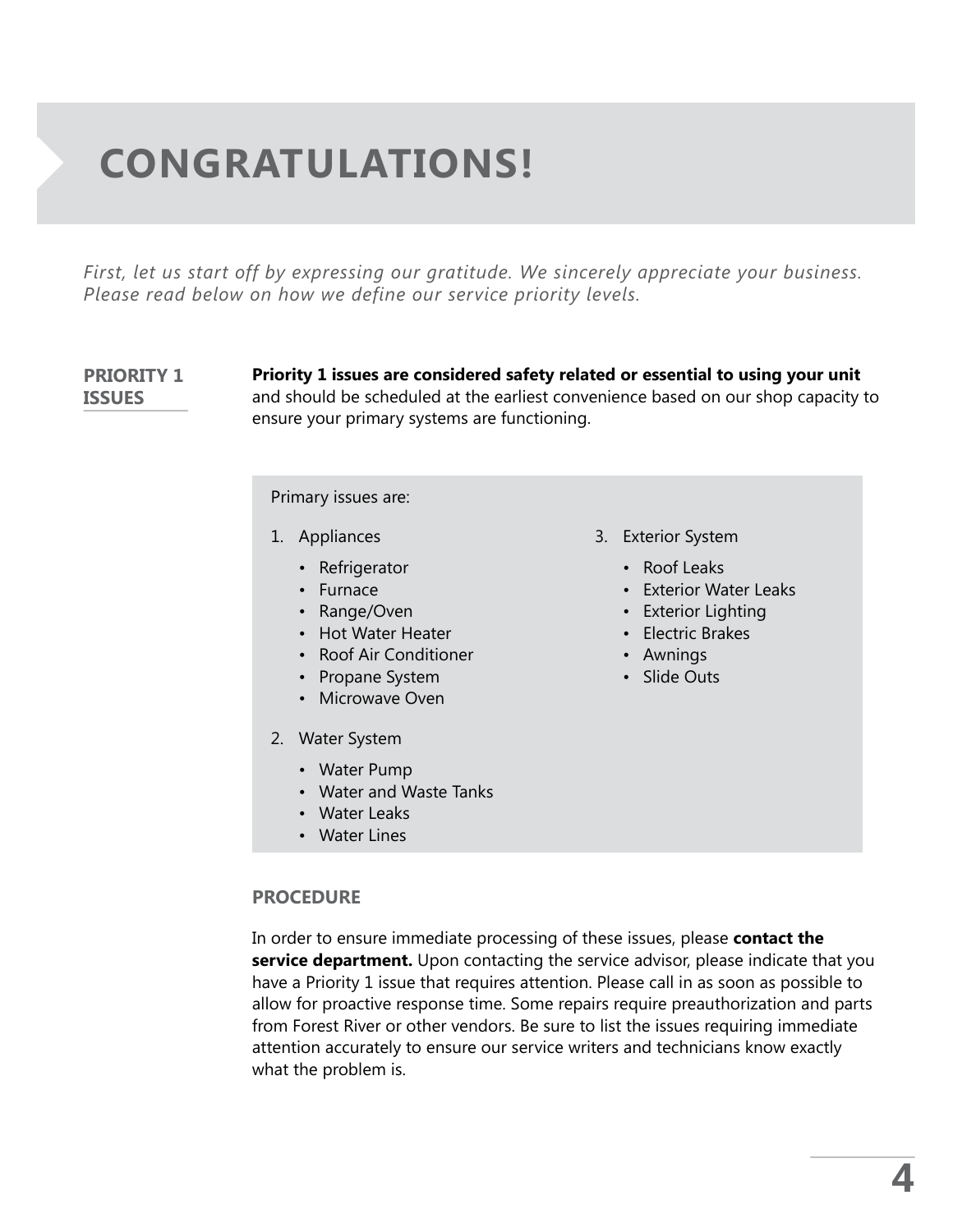### **PRIORITY 2 ISSUES**

Items not listed on the Priority 1 list are considered maintenance and/or cosmetic issues. These issues are considered important for the longevity of your RV and may be scheduled for completion away from the peak usage times (Fall and Winter). Many Priority 2 issues often require parts being ordered from the manufacturer. There are times when it may take 4-6 weeks for some parts to be received and even longer if the parts are backordered from the original manufacturer. **It is important we receive a copy of your concerns within your warranty period to comply with the guidelines set forth by the representative manufacturer. A clear description of your concerns and accompanying pictures will help expedite service.** If you have a Priority 2 issue(s) in addition to a Priority 1 issue(s), you can note these with our service department. Please recognize that Priority 2 issue(s) will be dealt with away from our peak usage times. Thank you for understanding and your assistance.

Prior to dropping your unit off for service, your black tank should be emptied and sanitized. This ensures that your sensors read properly and you are not charged for a black tank flush. If you have any service request that involves the drainage system and the tanks are not emptied, you may be charged for a tank flush to properly address the service concern. **BEFORE YOU BRING YOUR UNIT IN FOR A SERVICE APPOINTMENT**

Traditionally, customers would call in to the service department to set up a service appointment. **SERVICE APPOINTMENTS**

**The best way to contact the service department is by** 

**Email allows for easy and detailed documentation of your service requests, including the ability to send pictures. The service advisor can then review pictures while discussing your service concern to ensure an accurate description of the service request is recorded.**

We have found that our customers can include extra information and pictures in their emails that is vital to properly troubleshooting and addressing concerns. Accurate, descriptive explanations of your concerns and the extra information will expedite the service process. Please use the following template:

- Customer Name
- Unit VIN
- Year, Make, Model
- Type of Service Request
- List of Concerns

Remember that the Spring and Summer is the busiest time of year for all RV dealerships across the nation. Please be patient with us as we are dedicated to addressing your needs and concerns appropriately.

**Wait Appointments:** Service appointments are not wait appointments unless specifically coordinated. Some issues may appear simple but might require lengthy troubleshooting by a specialized technician.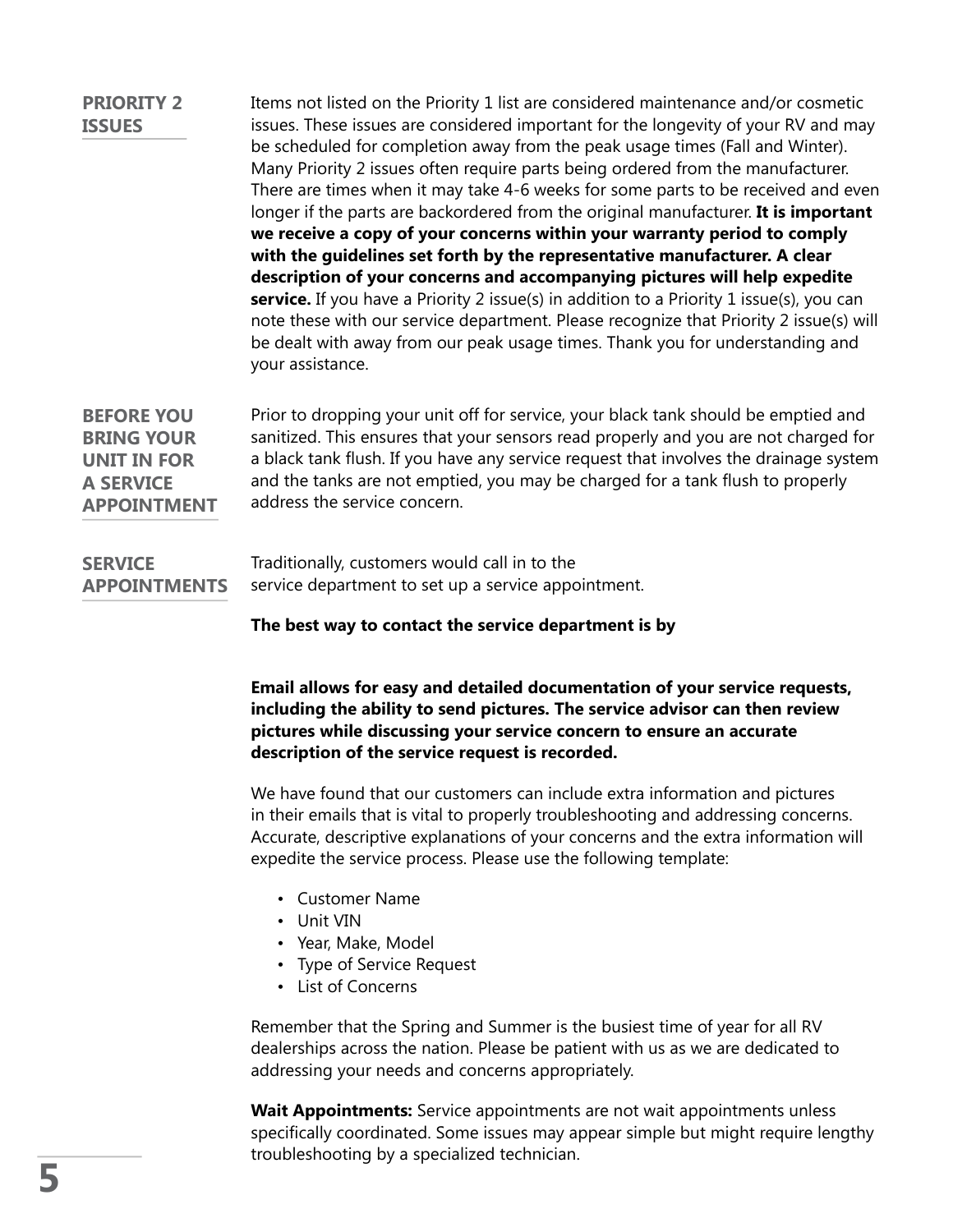# **60-90 DAY APPOINTMENTS**

**What is a 60-90 Day Warranty Appointment?** Forest River has a 90-day adjustment period that is covered under warranty. This optional appointment is to address needed adjustments before the 90-day warranty adjustment period has expired. A 60-90 Day Warranty Appointment is not a wait appointment and is not a complete recheck of your RV's systems or appliances. It is an appointment slot that is reserved for customers but is not required if no adjustments are needed. If you do not need this appointment, please call the Service Department to cancel.

*Note: If these adjustments are not documented with Forest River before the 90 day warranty adjustment period expires, Forest River may deny these repairs. Warranty concerns not covered by Forest River may be billed as retail work.*

## **SERVICE CALLS**

 performs a limited amount of service calls for customers with Priority 1 issues. Our policy is that only items listed on the repair order will be addressed during the service call. Additional requests are subject to charges.

Depending on the time of the year, service calls may need to be scheduled out more than 4 weeks in advance due to high demand. Please call in and ask to speak with the service department to set up your appointment. We typically do not travel farther than 120 miles from any of our dealership locations. If service work needs to be completed and another service facility is closer or more convenient, please contact them to handle your service requests. Please note that these requests must be handled directly through that specific service center. The service center will be responsible for handling the claim submission process.

## **RESOURCES**

Forest River offers dynamic Interactive Online Manuals and mobile apps for iOS and Android devices. Please visit www.forestriverinc.com/manuals for details and download links.

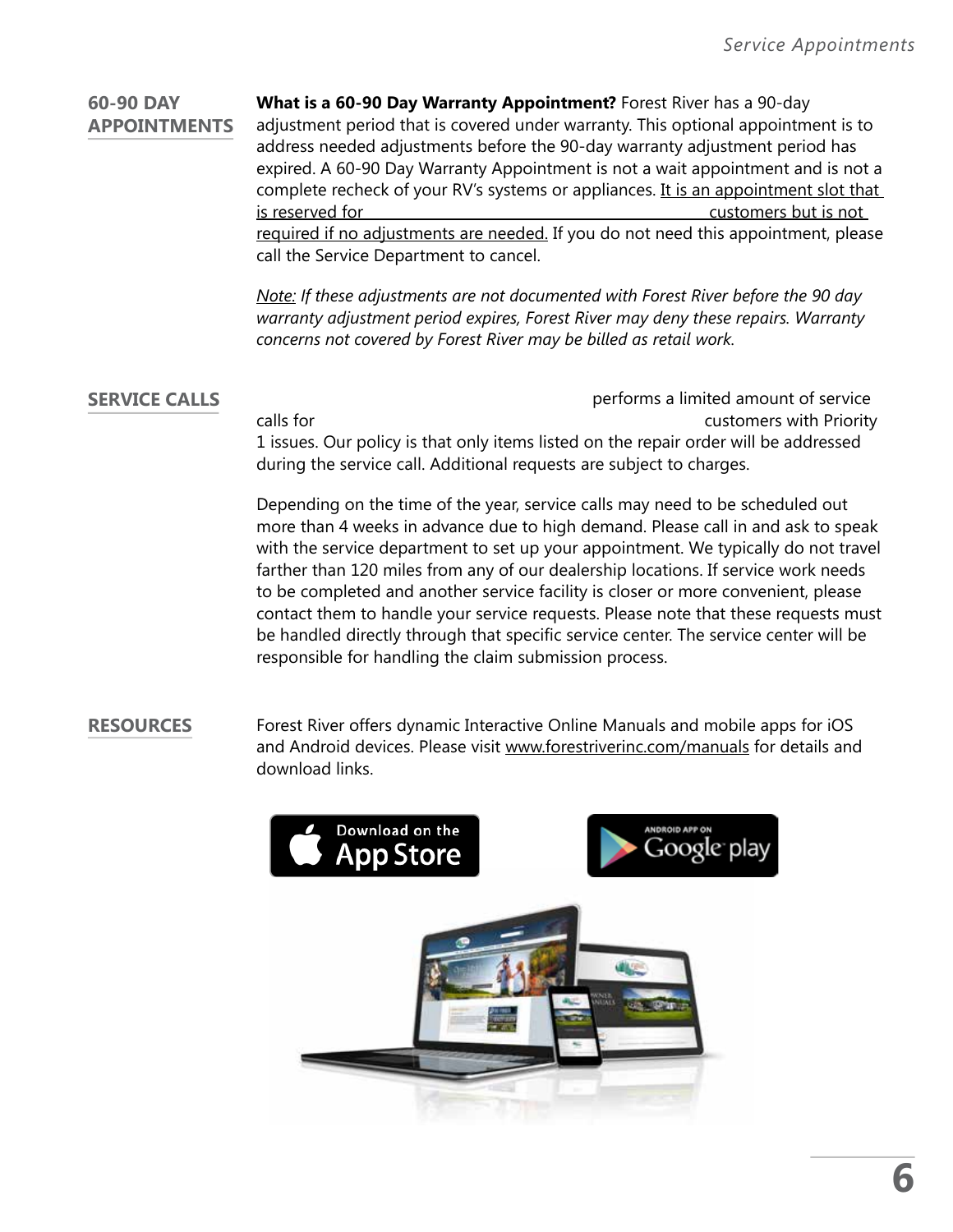# **UNLIMITED ROADSIDE ASSISTANCE BENEFITS**

# **Providing safety and convenience for RVers and their families while on the road.**

#### Your **Forest River Roadside Assistance**

membership, powered by SafeRide Motor Club, includes emergency roadside assistance services such as towing, winch-out, jump-starts, tire changes, technical support, and more. The membership covers you and your spouse or significant other when driving your RV or other vehicles owned (does not cover additional RVs). Learn more about **Forest River Roadside Assistance**'s services and features below.

#### **Towing**

Towing disabled vehicles to the nearest qualified repair facility.

#### **Jump Starts**

Jump-starting vehicles' dead batteries or towing vehicles to qualified repair facilities.



**Tire Assistance** Changing flat tires using a mounted and inflated spare tire, delivering comparable tires to disablement sites, or towing vehicles to a tire facility. The cost of a delivered replacement tire, alignment, mount and dismount, and balancing is

not covered. Customers are responsible for all charges related to on-site repairs, including but not limited to parts and labor costs.

#### **Delivery of Fuel and Emergency Fluids**

Delivering fuel, oil, and water, as necessary, to remedy disablements. Customers are responsible for the cost of fluids.

#### **Locksmith/Lockout Service**

Providing locksmith services, opening locked vehicles, and/or obtaining replacement keys. Customers are responsible for all charges related to on-site repairs, including but not limited to parts and labor costs.

#### **Winch Out**

For RVs that can be accessed from an established, maintained road, highway, thoroughfare, or street.



#### **Mobile Tire Service**

In the event of a tire-related breakdown, a mobile tire service company will be dispatched to mount a like tire to the customer's vehicle. Mobile tire service is not available in all areas. Towing to the nearest qualified repair facility will be provided if mobile tire service is not available. Customer responsible for all parts and labor fees.

#### **Technical Support**

Features 24/7 technical assistance from our staff of RVIA/RVDA and ASE Certified Technicians, who speak directly with customers to troubleshoot operational issues. Should you need emergency roadside assistance, our vast network of providers offers a wide range of services to handle their unique RV.



#### **RV Mobile Mechanic**

Dispatching of a mechanic to the site of mechanicallydisabled vehicles. Customer is responsible for all charges related to on-site repairs, including but not limited to parts and labor costs.

#### **Dealer Locator Services**

Assisting customers to the closest qualified service facility when they're in unfamiliar territory.

> If you purchased your vehicle **prior to 1/1/2019**, please call the following number for emergency roadside assistance:

# **877-801-0333**

If you purchased your vehicle **on or after 1/1/2019**, please call the following number for emergency roadside assistance:

**866-209-2895**



# **VALID FOR 1 YEAR FROM DATE OF PURCHASE**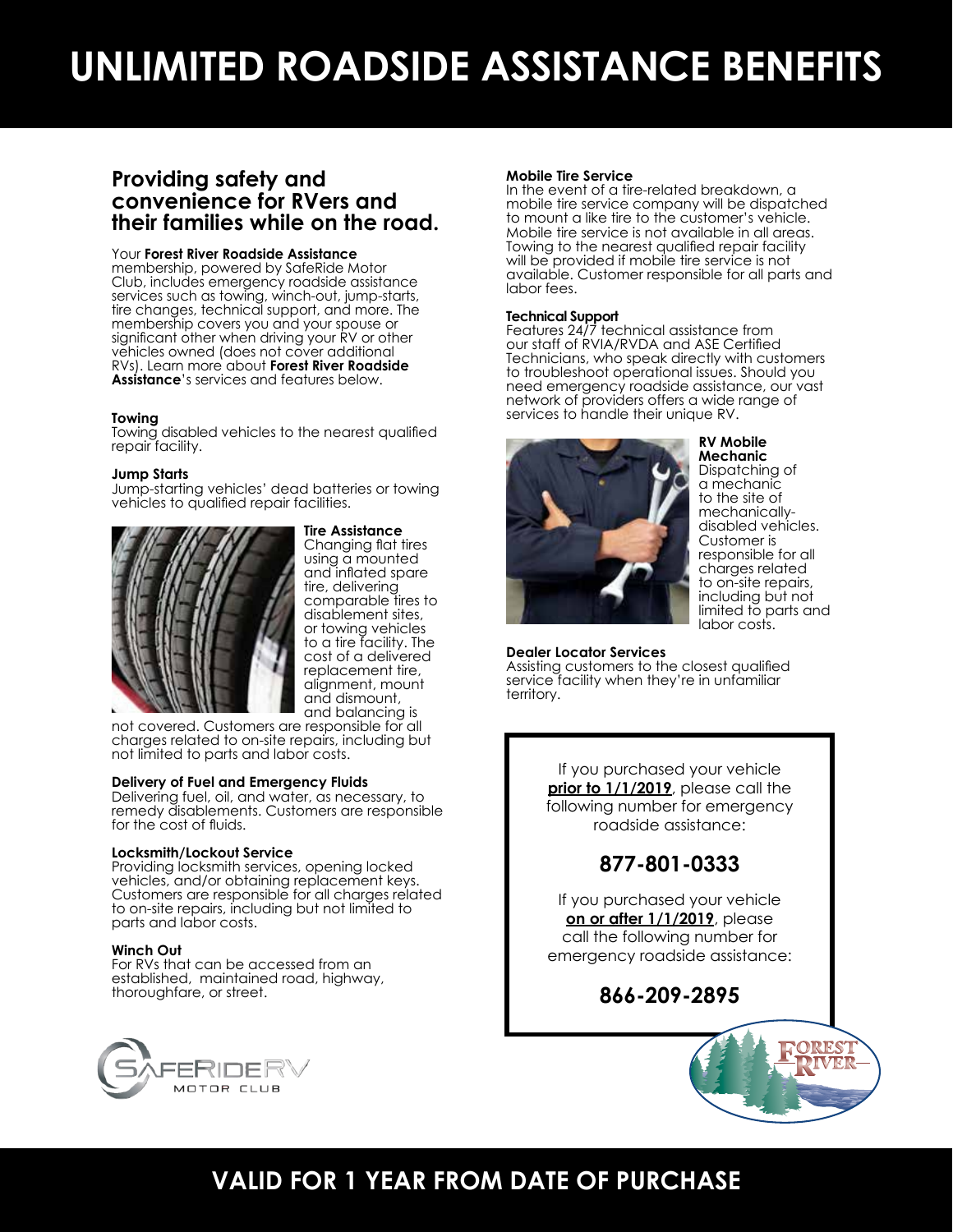# **PRODUCT WALKTHROUGH**

# **TOWING & HITCHES**

Towing properly is extremely important for the safety and the longevity of your RV. There are many resources online that show how to properly hook up and tow your RV. If you are using a weight distribution kit on your travel trailer, please refer to the manufacturer's website for specific questions regarding the product.

Always check to make sure your breakaway cable is properly secured and hooked up to the tow vehicle. The breakaway cable is designed to lock up the trailer brakes in emergencies. Trailering your RV without the breakaway pin properly secured in the mount will damage your RV's brake system. When the breakaway pin is pulled from the assembly, 12 volts of power is applied to the RV's brake system, locking up the brakes. If you continue to pull the trailer while power is applied to the brakes, this will damage the brake assemblies and will not be covered by any manufacturer warranty.

### **PROPANE**

- 1. If you smell gas:
	- Extinguish any open flames, pilot lights and all smoking materials.
	- Do not touch electrical switches.
	- Shut off the gas supply at the tank valve or gas supply connection.
	- Open doors and other non-powered ventilation openings.
	- Leave the area until the odor clears.
- 2. WARNING: It is not safe to use cooking appliances for comfort heating. Cooking appliances need fresh outside air; open windows to bring in fresh air while cooking.
- 3. LP propane detectors are a great safety devices but they are very sensitive and false alarms occur. If your LP detector goes off and you do not smell a rotten egg smell, try opening some windows and hitting the reset button on the detector. If it does not go off again, it is likely a false alarm. They also may not work properly if the temperature inside the unit gets below 40 or above 90 degrees Farenheit. An LP alarm can also be triggered by a low battery. Be sure to replace the batteries in smoke alarms and LP detectors regularly.
- 4. After the propane valve has been turned off for awhile or the tank has been filled, it may take a little while for the gas appliances to light. Light all the burners on the stove and let them burn for a few seconds to make sure all of the air is out of the lines and that the propane is flowing properly. The burners should be a nice steady blue color. Even after this is done, the refrigerator might show a check light and have to be turned off and back on several times on gas before it will light (it has a very small flame and takes awhile to purge out any air that is still in the lines).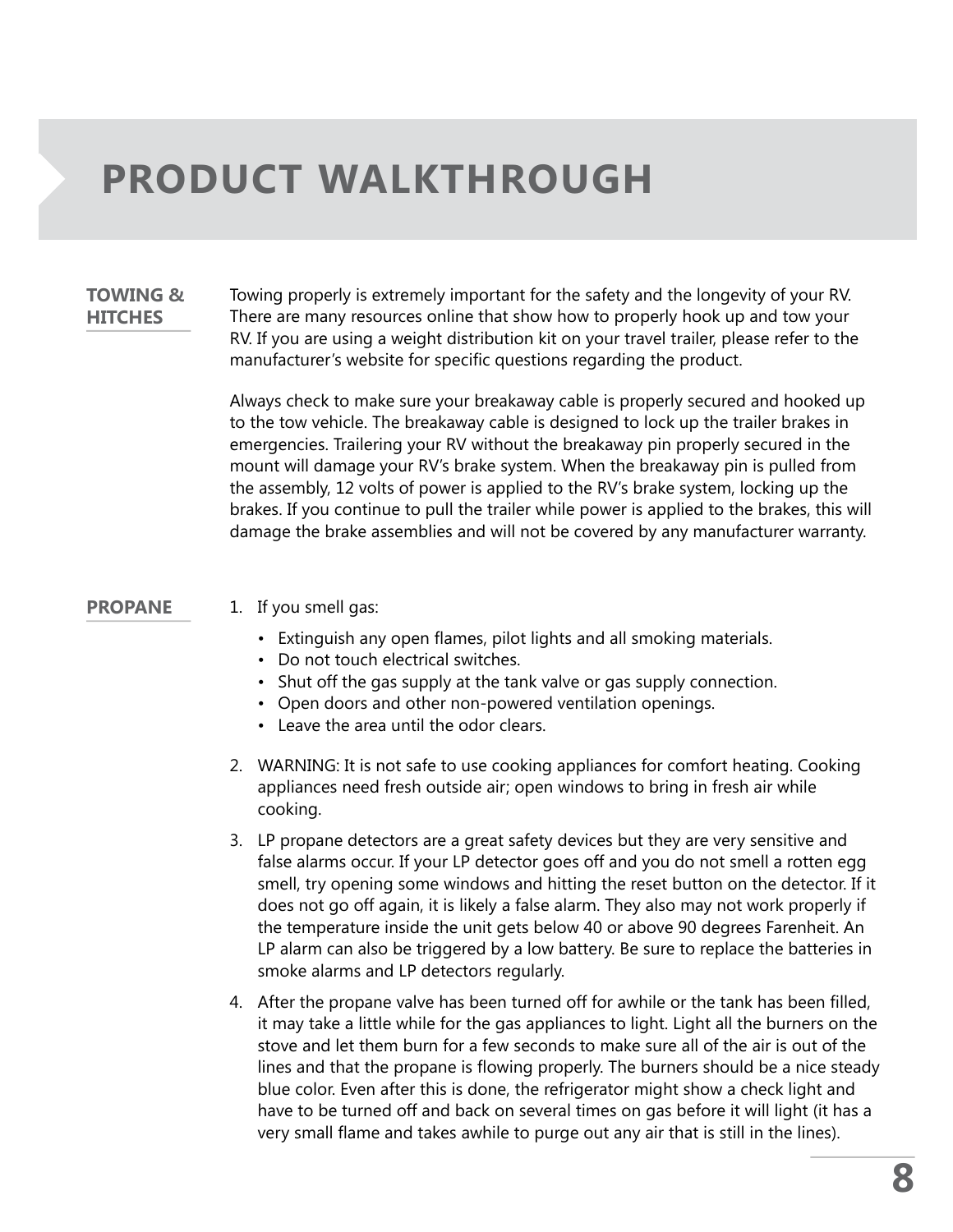- 1. The TV antenna crank handle is normally located on the ceiling in the living room area (on select models). Crank the long handle to raise and lower the antenna. When the antenna is in the raised position, pull down on the large round disk to rotate the antenna for better reception. To lower the antenna, rotate the disk making sure the two arrow points are lined up as the antenna lands in the cradle on the roof. The gears are plastic. Use caution not to over tighten the crank when raising or lowering the antenna. To improve reception, locate the switch next to the cable outlet next to the TV which can be used to amplify the signal. **TV ANTENNA**
	- 2. If your crank-up TV antenna is stiff or hard to crank, try lubricating the gears and friction points on the arms. WD-40 or a spray silicone work well as lubricants for this purpose.
	- 3. Note: TV reception may vary based on atmospheric conditions and the broadcast signal strength.

#### **WATER**

- 1. While traveling, do not leave the water pump switch in "ON" position. If a water line breaks or loosens while traveling, this could flood the floor and cause major damage.
	- 2. If the pump does not turn on, check the switch. Make sure it is in the "ON" position. Check fuses, located in the vehicle's electrical panel. If a fuse is found to be bad, always replace the fuse with the exact same amperage rating.
	- 3. To fill the fresh water tank, on some models, open the outside water fill door, unscrew the round cap and insert the hose to begin filling. When the tank is full, water will come out of the small vent line. You can always check the fill level at the monitor panel. On other models, connect the hose to the fitting marked POTABLE WATER and begin filling.
	- 4. Drain and flush the fresh water tank after each camping use. In the spring, you can pour a cup of bleach into your garden hose and then fill the tank with the water and bleach solution. Turn on the water pump and run the solution through the toilet, water heater, and all faucets. The bleach will sanitize and deodorize the system. Be sure to drain and flush the water system once completed and run water through the lines to clear.

### **WATER SYSTEM**

- 1. Always use a water pressure regulator any time you hook up to city water. This protects your water system in case the city water has excessive pressure. Excessive pressure can burst lines and cause leaks that might not be covered under warranty if a pressure regulator was not used.
	- 2. When filling the water heater after it has been drained, reinstall the drain plug on the outside. You will probably get water first and then air mixed with water. Leave the hot tap open until only water comes out and then shut it off. The pump should pressurize and shut off in a few seconds.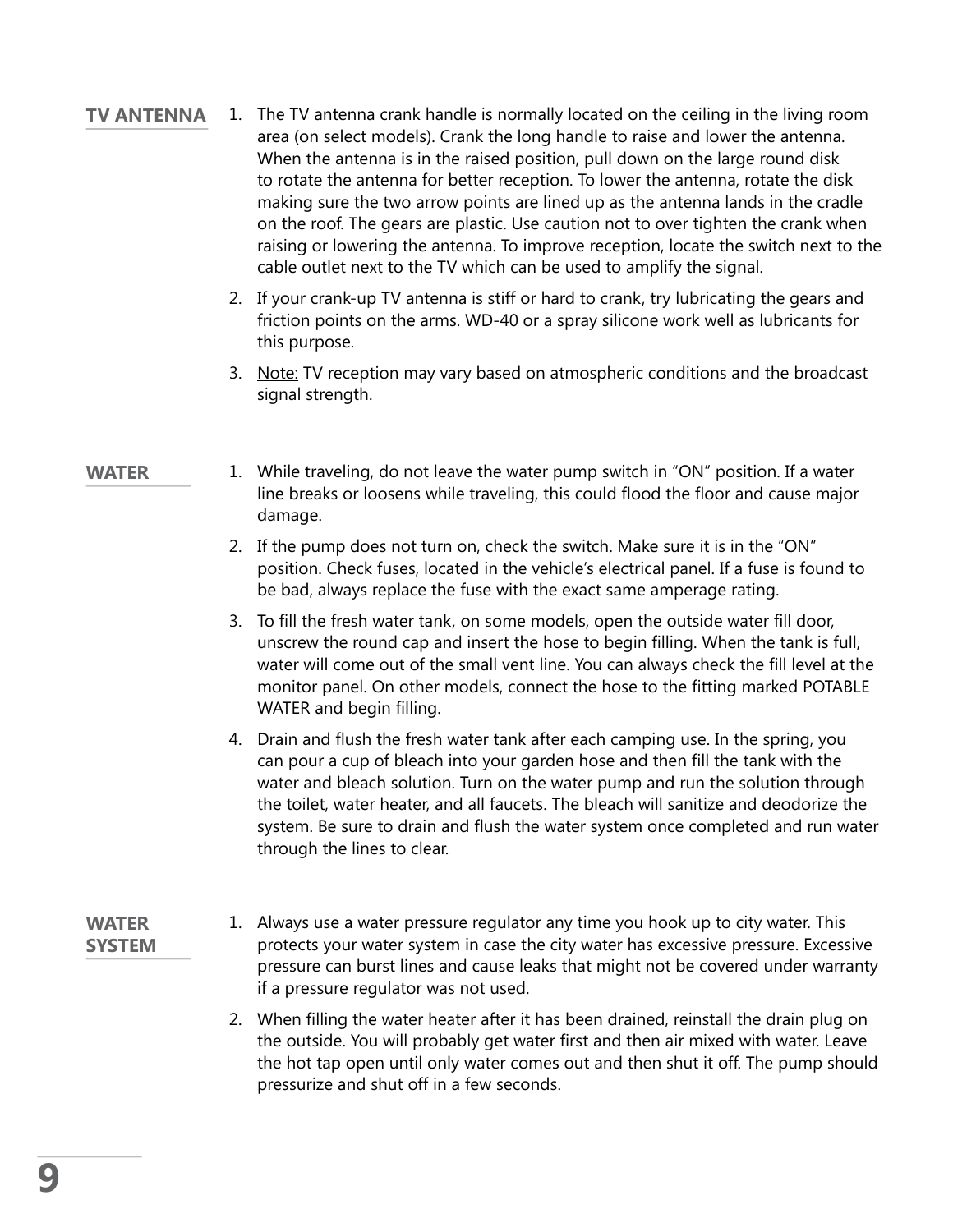- 3. If one of the faucets does not seem to have water pressure, but the rest of the system does, the small aerator on the end of the faucet may be plugged with debris. Turn on the faucet to see if there is pressure without the aerator and if there is pressure, clean the aerator and reinstall.
- 4. Be sure to winterize the RV if the temperature is near 32 degree Farenheit. Freezing temperatures can cause serious damage to the RV's water system if it is not properly winterized. Improper winterization will not be covered under warranty.

### **WATER HEATER**

- 1. Your RV's water heater has a limited capacity and requires time to recover a full tank of hot water. To heat the water on propane, locate the switch (normally on the monitor panel) and turn it on. A red light should glow. **WARNING: Your water heater must be filled before turning it on.**
	- 2. On water heaters that have an electric heating element, be sure the element is turned off before you drain the water heater tank. The element will burn out quickly if there is not water in the tank.
	- 3. It is recommended to drain and flush the water heater tank after every use to avoid skunky-smelling water. This is also recommended for the fresh water tank.

# **HEAT/ FURNACES**

- 1. The thermostat is typically located at eye level. Set the switch to the "On" position and select the desired temperature. Wait up to two minutes for the fan to come on and up to five minutes for heat.
- 2. If the furnace does not come back on, check your battery power. If your battery power is low, charge the battery or plug in to shore power.
- 3. If the fan comes on full speed but you still have no heat, light the stove-top burners to ensure there is propane as indicated by a flame. If there is no flame, make sure propane tanks are at least 1/8 full and are turned on. Low pressure from your propane tanks can cause the furnace not to light.
- 4. Some furnaces have a delay after the thermostat is activated before the blower starts and all have a delay after the blower starts before the burner ignites. Most furnaces will run for a minute or more after the thermostat is off, before the blower will shut off, this is so the blower can cool the unit down.
- 5. If the furnace just blows cold air, make sure the propane tank is at least partially full and the valve is turned on. Remember that furnaces will run longer and use more propane when temperatures decline. Always monitor your propane levels.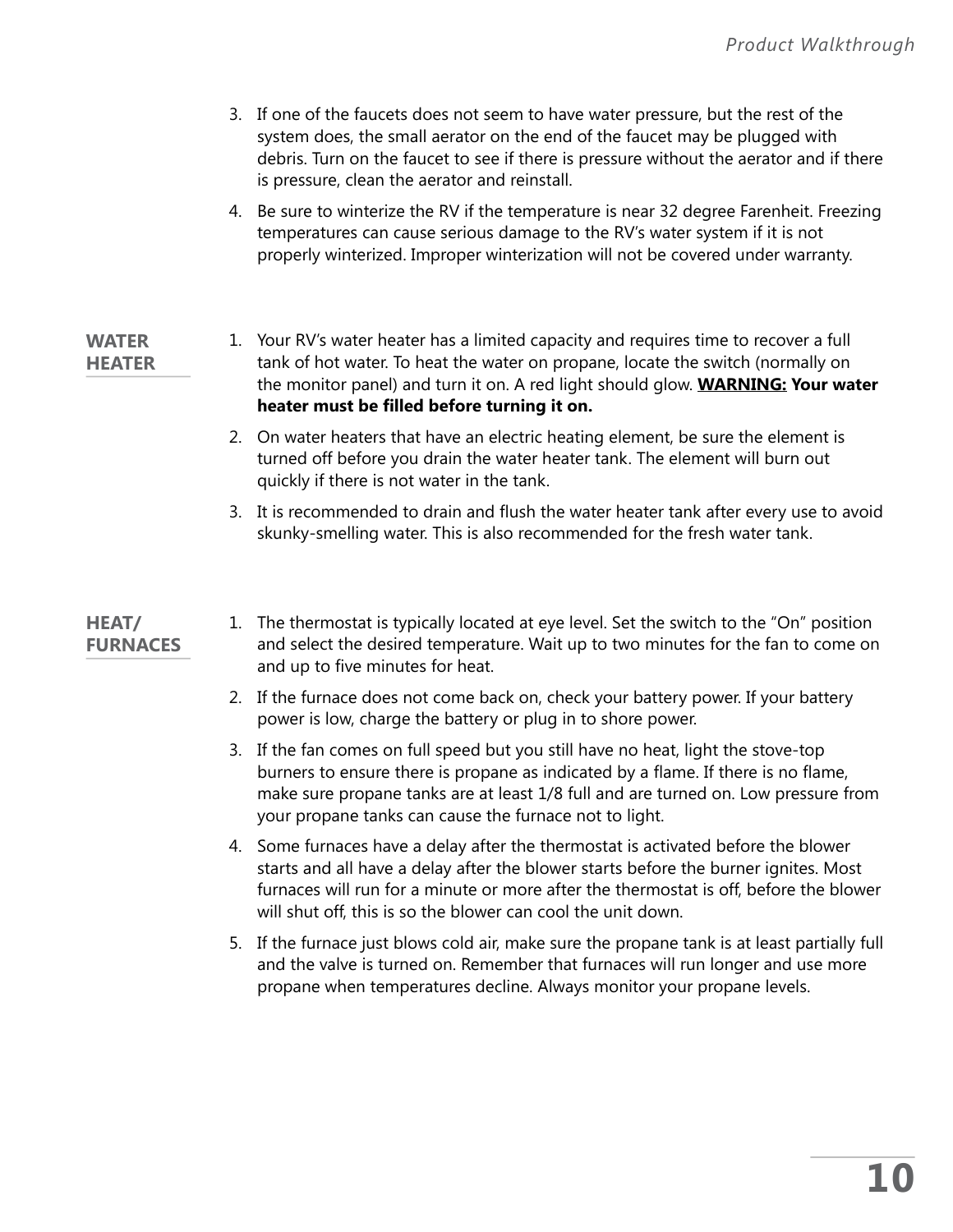#### 1. Use an external 110-volt cord whenever possible to conserve generator use. **AIR**

# **CONDITIONING**

- 2. If an air conditioner fails to work, make sure the shore power cord is plugged in to the electrical box on the compartment where the shore power cord comes from.
- 3. When the air conditioning is turned off (or the breaker trips), wait at least 3 minutes before restarting the air conditioner to allow the head pressure to bleed off. Failure to do so is hard on the unit and could trip the breaker because the compressor has to work too hard to start up (it puts an extremely high amount of electrical load on the system).
- 4. In high humidity weather, be sure to run the air conditioning on high fan mode. Failure to do so could result in freezing the compressor.
- 5. Always double check your thermostat settings for proper operation.
- 1. Check often to verify thermostat settings. When outside temperatures are below 30 degrees Farenheit and exceed 90 degrees Farenheit, the refrigerator has a harder time cooling, especially when the door is opened frequently. Make sure the outside refrigerator vent is clear of debris and branches. If possible, position the RV so the refrigerator is not in direct sun. This will help keep the internal temperature constant. **REFRIGERATOR**
	- 2. If the refrigerator is not cooling sufficiently:
		- a. Ensure that the RV is level.
		- b. Open the outside refrigerator vent door to dissipate heat from coils.
		- c. Turn the thermostat up during the day and down during the night (if needed). Some models are fully automatic with manual overrides. When automatic functions fail, it is necessary to completely shut off the refrigerator, wait ten seconds and restart.
		- d. For complete refrigerator failure, use cold ice packs, dry ice, or ice cubes to cool the refrigerator manually.
	- 3. After the refrigerator is shut off and not being used, store it with the door propped open slightly. This will keep it from molding and becoming too hot inside. (Excessive heat inside the refrigerator can cause the foam insulation and interior walls to swell, damaging the refrigerator.) Be sure to close the refrigerator door before operating any slides that might be in its path.
	- 4. Both the refrigerator and freezer compartment need air circulation inside to cool properly. Therefore, don't pack them too full of food or cover the grates in the refrigerator with plastic or foil, which will reduce air circulation.
	- 5. Turn on the refrigerator the day before you plan to load it so it will be fully cold when you load it and leave. Also, pre-chill the food you are planning to take.
	- 6. Sometimes the refrigerator or freezer doors are hard to open right after closing. This is a good thing, as it means there is a good seal on the door gaskets.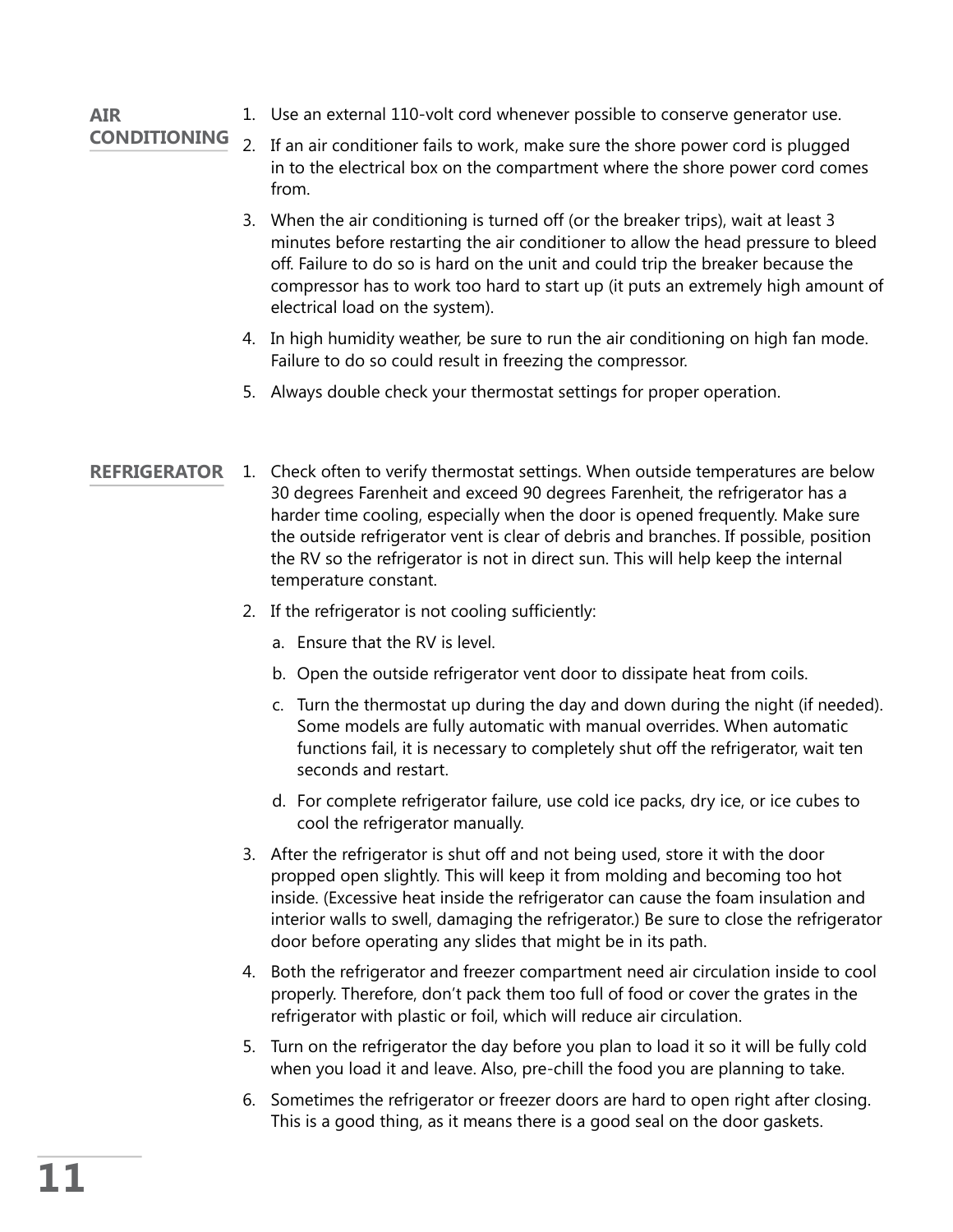### **OVEN**

- 1. RV stoves and ovens are smaller than household ones and need good airflow when in use. On the cook top, never use a pan that covers 2 burners or hangs past the edge of the grate. Never put aluminum foil under or around the burners.
	- 2. When using the stove or oven, make sure at least one window in the RV is open a little bit to replenish the oxygen used by the burners.
	- 3. Note: Never use the stove or oven for heating the unit. It is not designed for this and could overheat. It could also use up the oxygen in the RV.

### **ELECTRICAL**

- 1. Never delete the center ground. By national code, all parts must have a proper ground.
- 2. If you trip the breaker at the campground several times, you may have too many appliances running on 110V power. They do not use much propane and will free up about 12 amps of 110V power for other uses.
- 3. It is a good idea to carry spare fuses with you for each amp rating that your RV uses. Common amp ratings are 5, 7.5, 10, 15, 20, 30, and 40 amp. These fuses can be purchased at any auto parts or RV parts store.
- 4. If the left or right turn signal or running lights on your towable RV stop working, the first thing to check is the fuses in the truck. Most trucks have separate fuses for the truck tail lights and trailer tail lights, so a fuse could be blown even if all the lights on the truck work. The fuses for the trailer lights are usually under the hood in the power distribution box.
- 5. WARNING! If you want to plug your RV in to a 30 amp or 50 amp outlet at any place other than an RV park, or if you want to have an outlet put in, make sure it is wired correctly (many electricians do not even know the correct way to wire an RV outlet). Plugging an RV into a welder outlet, 220V outlet or incorrectly wired RV outlet can put 220V to all the 110V appliances and outlets in the RV and can do a great deal of damage.
- 6. always recommends using a surge protector on your RV. Electrical surges are not covered under manufacturer warranty.

**CONDENSATION** It must be first understood that building materials or construction methods do not cause moisture in the air, resulting in condensation. Solely the occupants of the recreational vehicle and their living habits cause condensation. Condensation resulting from moist air within the RV can be a problem if not properly dealt with and can cause warp, rot, paint failure and staining of woodwork and walls. The formation of condensation is a visible indication of high humidity in the air. **AND VENTILATION**

> When living in an RV, one must remember that its main intent and design for use was short-term occupancy. If you expect to live in your RV for extended periods of time, be prepared to deal with condensation and the humid conditions that may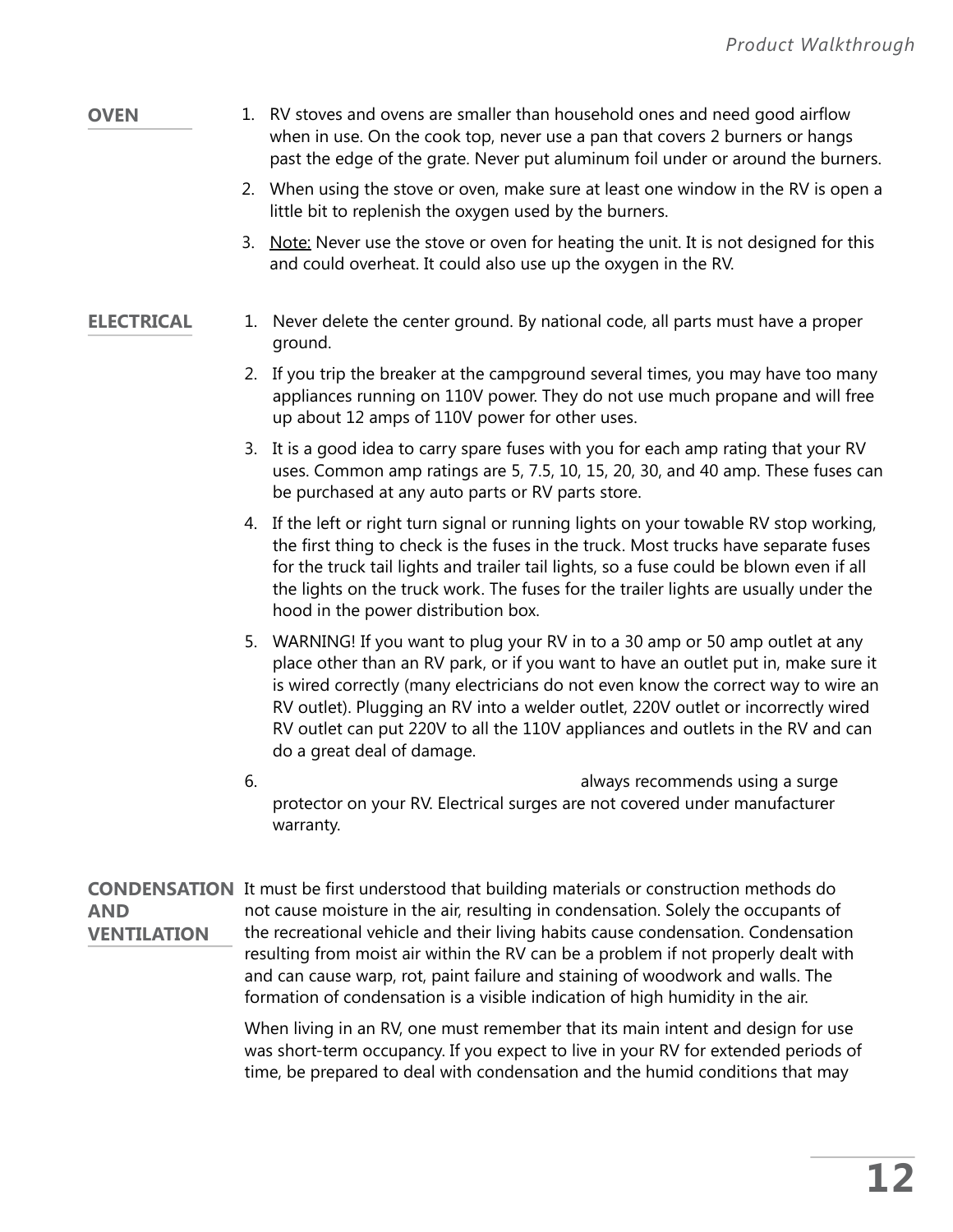be encountered. The normal activities of even a small number of occupants in the relatively small space in an RV will lead to rapid saturation of the air inside and the appearance of visible moisture. Visible condensation is a strong signal to ventilate your RV.

# **CONDENSATION IS CAUSED SOLELY BY THE LIVING HABITS OF THE OCCUPANTS OF THE RV AND DAMAGE RESULTING FROM CONDENSATION IS NOT COVERED BY WARRANTY.**

- 1. It is the resposibility of the owner to take such preventative measures as are necessary to maintain the exterior caulking and sealer of your unit.
- 2. It is the responsibility of the owner to use reasonable, prudent care to prevent foressable secondary damage from rain, plumbing leaking, and the natural accumulation of moisture in your unit, such as:
	- a. A delaminated floor
	- b. Stained upholstery, carpeting and drapes
	- c. Mold formation and growth
	- d. Furniture damage
	- e. Etc.

*Mold is a natural growth given certain environmental conditions and is NOT covered by the terms of the warranty.*

## **DUMPING HOLDING TANKS**

- 1. Locate the sewer hose, carefully remove the sewer cap and attach one end of the hose to the outlet on the RV. Be sure it is latched properly. Attach the other end to the RV park's system.
- 2. Locate and pull the large black water valve and drain the tank.
- 3. Locate and pull the small grey water valve. This drains the kitchen sink and shower water.
- 4. WARNING: Keep the chemical contents of this can away from children. Drop one pouch directly into the toilet and flush 10 times to add water in the tank to activate the chemicals.
- 5. Return the sewer hose to its storage place.
- 6. When camping, it is fine to leave the gray valve open all of the time if the campground has a sewer dump at each site, but not the black valve because it will create a blockage in time.
- 7. Put additional toilet chemical to the black tank after each time it is dumped. The mixture of water and chemical creates a smooth dump process.
- 8. Use only RV toilet paper. Household toilet paper will not dissolve quickly enough.
- 9. It is a good idea to have the black and gray tanks about 1/3 full of clean water when traveling. The water sloshing around will help clean the tanks and give better accuracy to the tank monitor panel. Also, if the black tank reads incorrectly (which they often do), you can fill the black tank 1/3 full of clean water and put in a bucket of ice cubes through the toilet before travel. The ice will clean the sensor probes better than just water.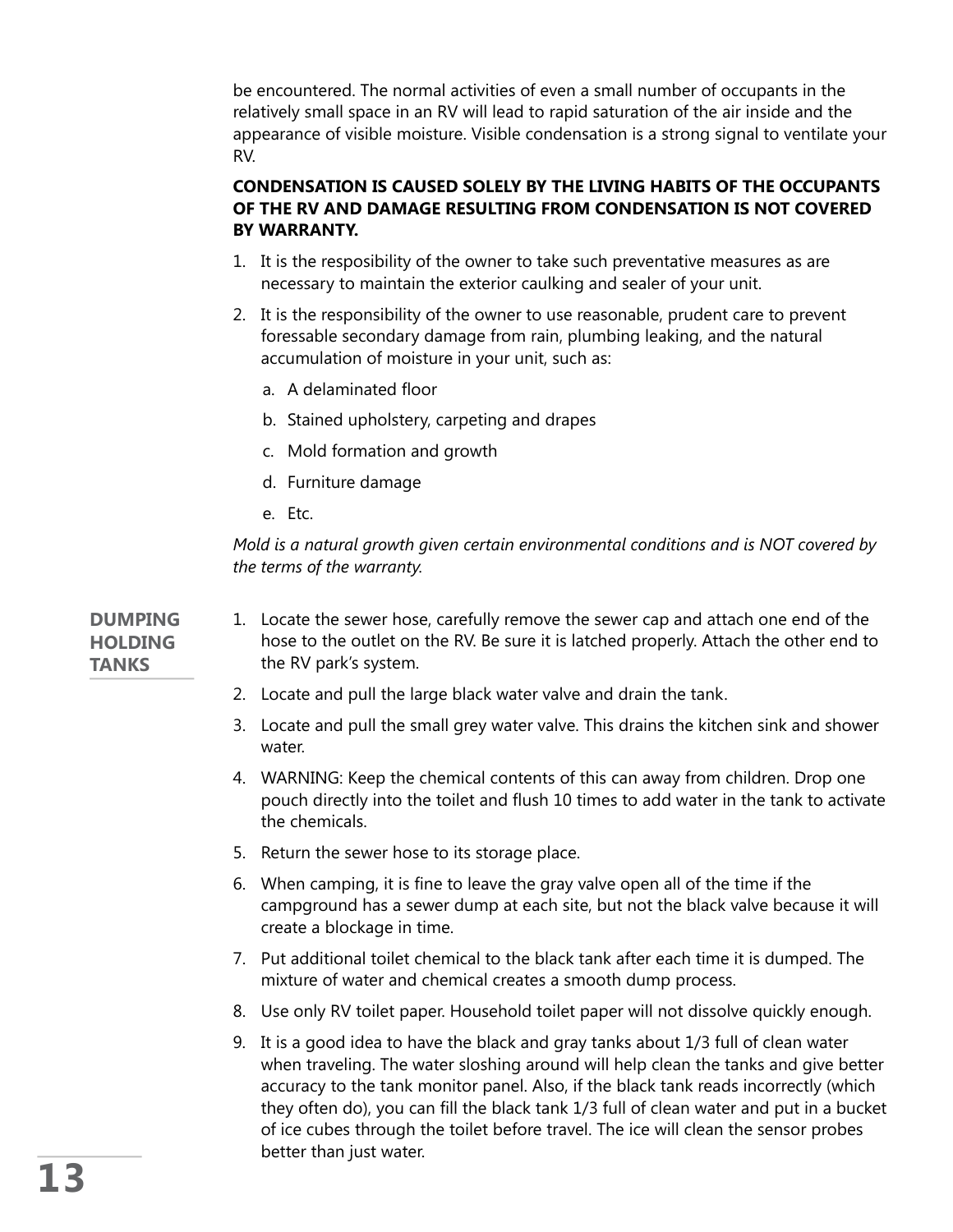#### 1. Don't leave the awning out unattended. The wind could increase and damage it. **AWNINGS**

- 2. When setting up your awning, it is recommended to extend one end a little farther than the other. This will cause one side of the awning to be a little higher than the other, making the rain run off instead of pooling in the middle of the awning fabric. If this is not done, a heavy rain could break the awning (warranty will not pay for this).
- 3. If an awning is wet when you roll it up, it is good to unroll it when the rain stops to let it air dry. This will prevent mold and prolong the life of the awning.

#### **TIRES**

- 1. Check that the tires are inflated to the recommended PSI on tire sidewall every trip (this includes the spare). Trailering your RV with low tire pressure will damage the tires.
	- 2. Use tire covers to help prevent sun damage. Tires will degrade quickly when exposed to direct sunlight for extended periods of time.
	- 3. Any warranty issue regarding tires on your new RV must be documented with pictures of the defect and DOT date codes. The original manufacturer will require this information to process any claim for warranty authorization.
- Every 6 months, inspect all exterior sealants such as the roof fixtures, edges and seams; also around windows, doors and trim. Reseal as needed. Warranty will not pay for reseals or damage incurred after 90 days of ownership. **EXTERIOR**
- When using the stabilization jacks on your RV, putting blocks under them so they do not have to extend so far will help the RV become stable. Be sure not to over extend the jack. Use them to stabilize, not to lift the RV. **LEVELING**
- On units equipped with slide outs, make sure there is nothing in the way when extending or retracting (such as slide locks, travel bars, furniture, compartment/cabinet doors, drawers, or any other obstruction). Failure to proprely secure these items before extending/retracting can cause serious damage. **SLIDE OUTS**

Damage to interior sofas or recliners due to improper storage while in transport will not be covered by the manufacturer warranty. Please ensure all furniture is properly secured before transporting your RV.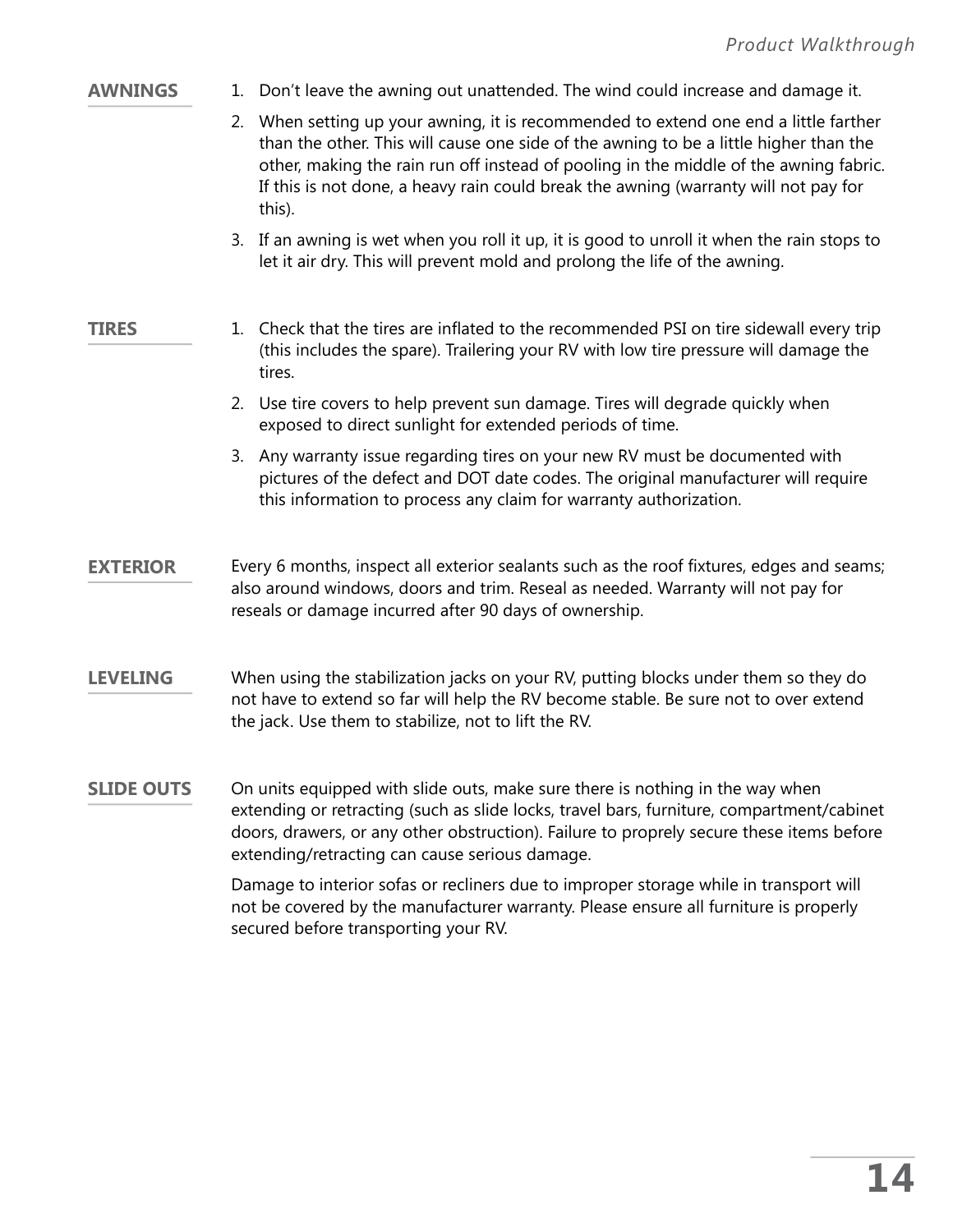# **FAQs**

# *Why won't the furnace come on?*

Check the switch at the bottom of the thermostat to ensure that it is on the "ON/HEAT" position. Plug in to shore power to charge batteries and ensure power.

# *Why does the monitor panel always read full, even if I just dumped the tanks?*

This is a normal condition due to debris sticking to the sending units in the tank. To help solve this problem, be sure to fully rinse holding tanks. Also, try to fill the tank 1/3 full of water and add a bucket of ice before driving. The ice will slosh around the tank to help clean off the sensors. Using anything other than RV toilet paper can also cause problem with sensors.

# *Why is there a foul odor coming from the bathroom?*

Drop a chemical packet into the toilet. Fill the bowl twice with water and leave a small amount of standing water in the bowl.

# *Why does the TV get poor reception?*

Locate the antenna booster switch and turn the switch to "ON." A little light indicates that the amplifier is working. Check the cable and connection at the rear of the TV.

# *Why do the lights keep going dim?*

This is an indication of low battery power. Check water level of batteries. Plug in to shore power.

# *Why won't the propane appliances work?*

Verify propane tanks are full. Ensure that batteries are fully charged. Check fuses and circuit breakers.

# *Why is there no hot water?*

Be sure the water heater switch is turned on (double check to make sure the water heater tank has been filled). A light on the switch will indicate power. Turn the switch to the "OFF" position, wait 10 seconds and turn it on again. Be sure the batteries are fully charged. Push the reset button on the water heater.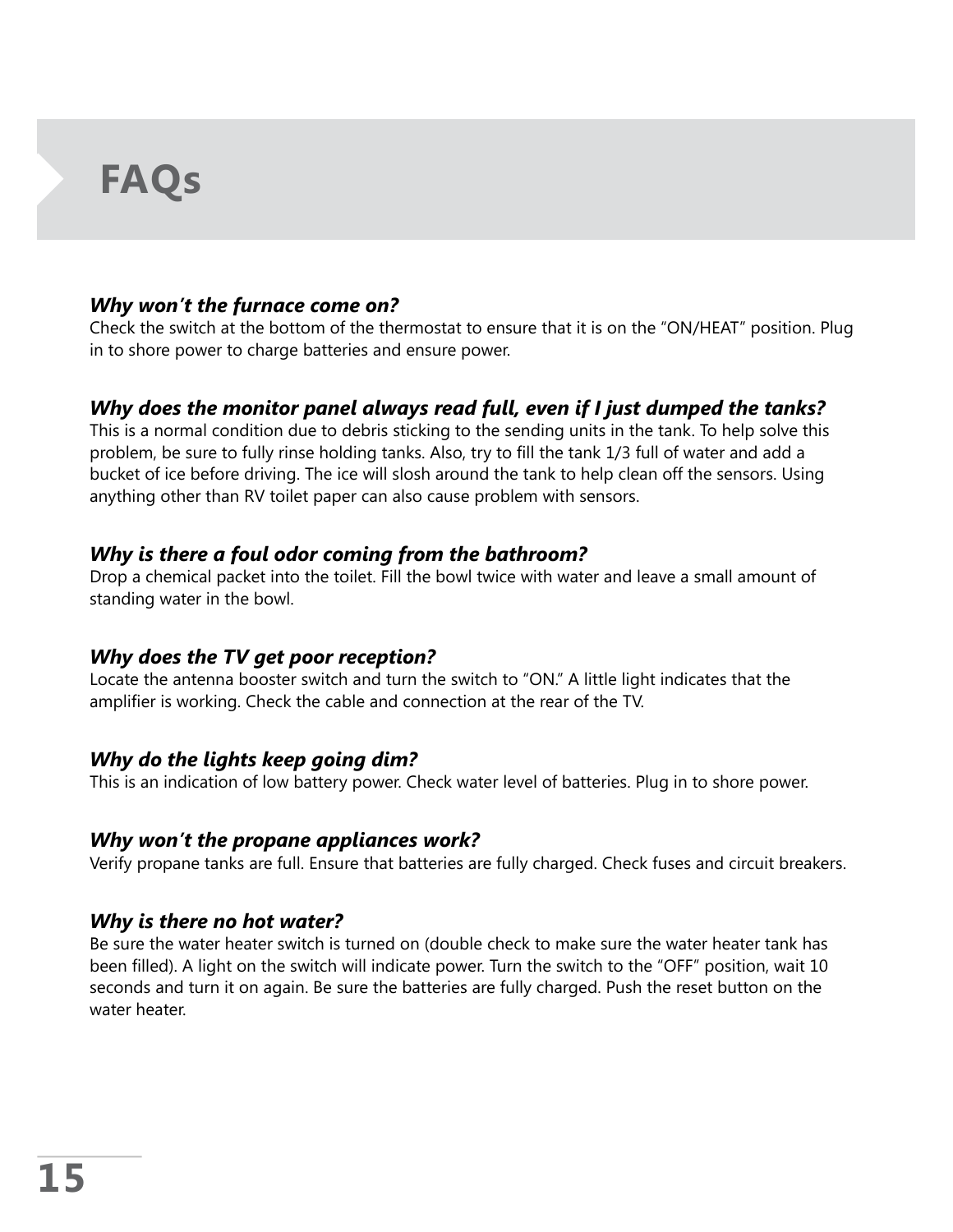# **PRE-TRAVEL CHECKLIST**

# **• Interior**

- a. Lights Interior
- b. Lights  $\rightarrow$  Off
- c. Vents, doors and drawers  $\rightarrow$  Closed and secured
- d. Refrigerator and freezer  $\rightarrow$  Secured with travel locks
- e. Loose items  $\rightarrow$  Stored or latched down
- f. TV antenna  $\rightarrow$  Folded down

# **• Exterior**

- a. Tires  $\rightarrow$  Properly inflated and in good condition
- b. Wheel lug nuts  $\rightarrow$  Tight
- c. Lights (both vehicles)  $\rightarrow$  Brake, turning, headlights and running lights all work
- d. Hoses (both drain and fill)  $\rightarrow$  Disconnected and stored, caps secured
- e. Power cord → Disconnected or stored
- f. Steps  $\rightarrow$  Pushed in
- g. Stabilizing jacks → Retracted
- h. Access doors and hatches  $\rightarrow$  Closed and locked
- i. Propane bottle(s)  $\rightarrow$  Connections secured

# **• Hitching and Coupling**

- a. Hitch  $\rightarrow$  Secure
- b. Safety chains  $\rightarrow$  Properly secured
- c. Break-away switch connector  $\rightarrow$  Properly attached
- d. Front jack(s)  $\rightarrow$  Raised
- e. Mirrors → Properly adjusted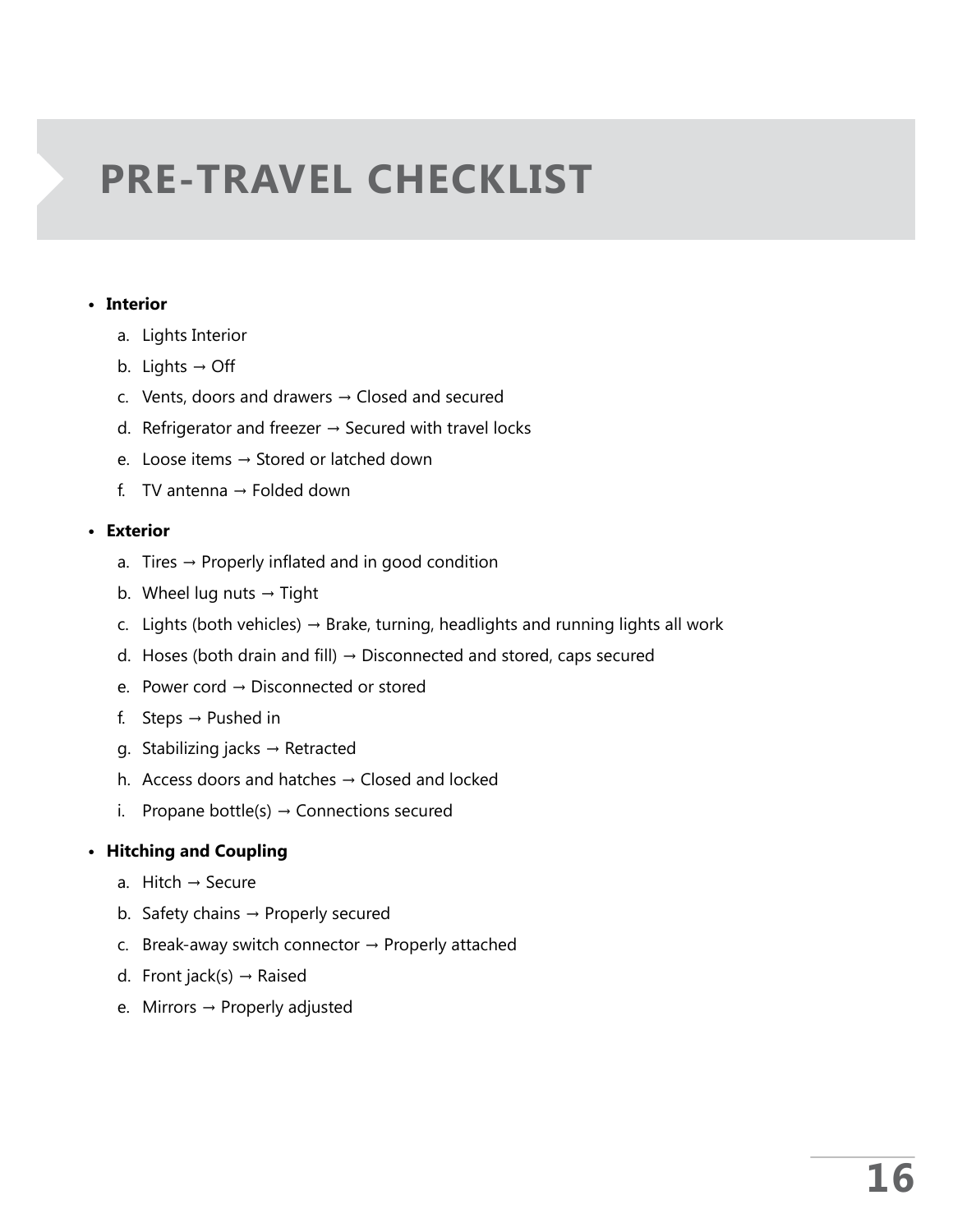| <b>BEFORE</b><br><b>LEAVING</b><br><b>YOUR CAMP</b><br><b>AREA</b> | • Disconnect and pull away all hoses and power cord.<br>• Shut off water heater (if used).<br>• Check outside for personal items. |  |  |  |                                                     |
|--------------------------------------------------------------------|-----------------------------------------------------------------------------------------------------------------------------------|--|--|--|-----------------------------------------------------|
|                                                                    |                                                                                                                                   |  |  |  | • Check for loose items inside. Secure or put away. |
|                                                                    |                                                                                                                                   |  |  |  | • Close vents, lower TV antenna and satellite dish. |
|                                                                    | • Back off leveling blocks and put away.                                                                                          |  |  |  |                                                     |
|                                                                    | • Check to see that the entry steps are up.                                                                                       |  |  |  |                                                     |
|                                                                    | • Check campsite for personal items and trash.                                                                                    |  |  |  |                                                     |
|                                                                    |                                                                                                                                   |  |  |  |                                                     |
| <b>UPON</b><br><b>ARRIVING</b>                                     | • Stop at a dump station. Dump and flush the holding tank. Many gas stations<br>have an RV dump station available for use.        |  |  |  |                                                     |
| <b>HOME</b>                                                        | • Check to make sure the water pump is turned off.                                                                                |  |  |  |                                                     |
|                                                                    | • Empty the refrigerator and turn off propane tank.                                                                               |  |  |  |                                                     |
|                                                                    | • Leave the refrigerator door open to defrost.                                                                                    |  |  |  |                                                     |

• Close all windows.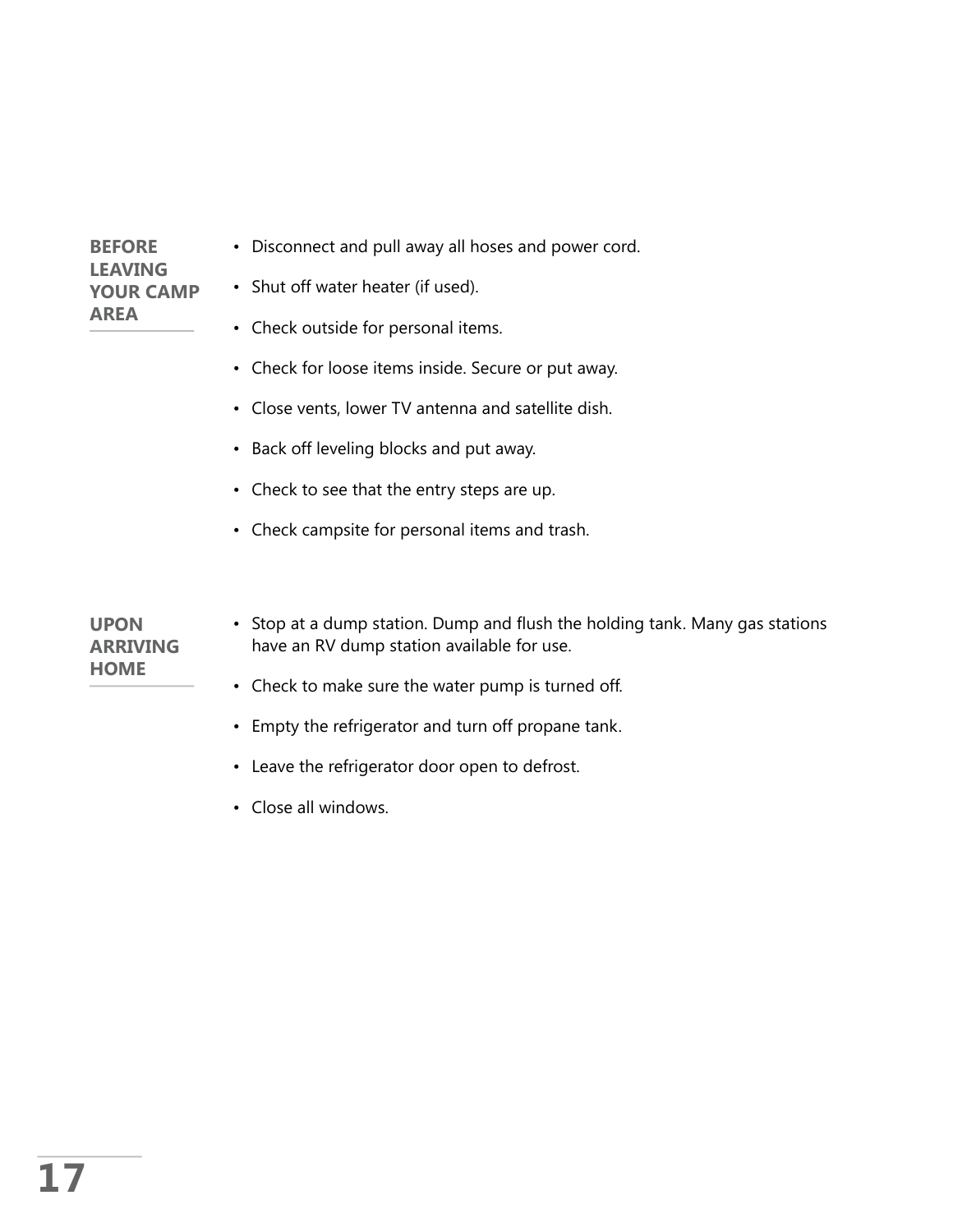# **WINTERIZING YOUR RV**

- 1. Drain water tank as usual.
- 2. Open low point drains and all faucets.
- 3. Remove water heater drain plug from outside unit.
- 4. Install blow-out plug to city water connection and connect air compressor (40 PSI) to blow out remaining water in the system.
- 5. Locate the water heater bypass valve. Close the two main valves and open bypass valve. Reinstall water heater drain plug, close all water faucets and low point drains.
- 6. Insert clear hose into a gallon of nontoxic RV antifreeze. Turn on the water pump and open water faucets one by one until pink antifreeze appears. Be sure that the shower hose is also cleared. Pour a small amount of antifreeze in all drains and traps.
- 7. Once completed, make sure the water pump is turned off.



*A typical winterization will take appproximately 2 gallons of antifreeze.*

*Antifreeze and all equipment necessary for this process is available in our Parts Department.*

**The Service Department regularly runs** Service Department regularly runs **winterization and de-winterization specials during the spring and fall. Call the Service Department and ask for the service scheduler to set up your appointment.**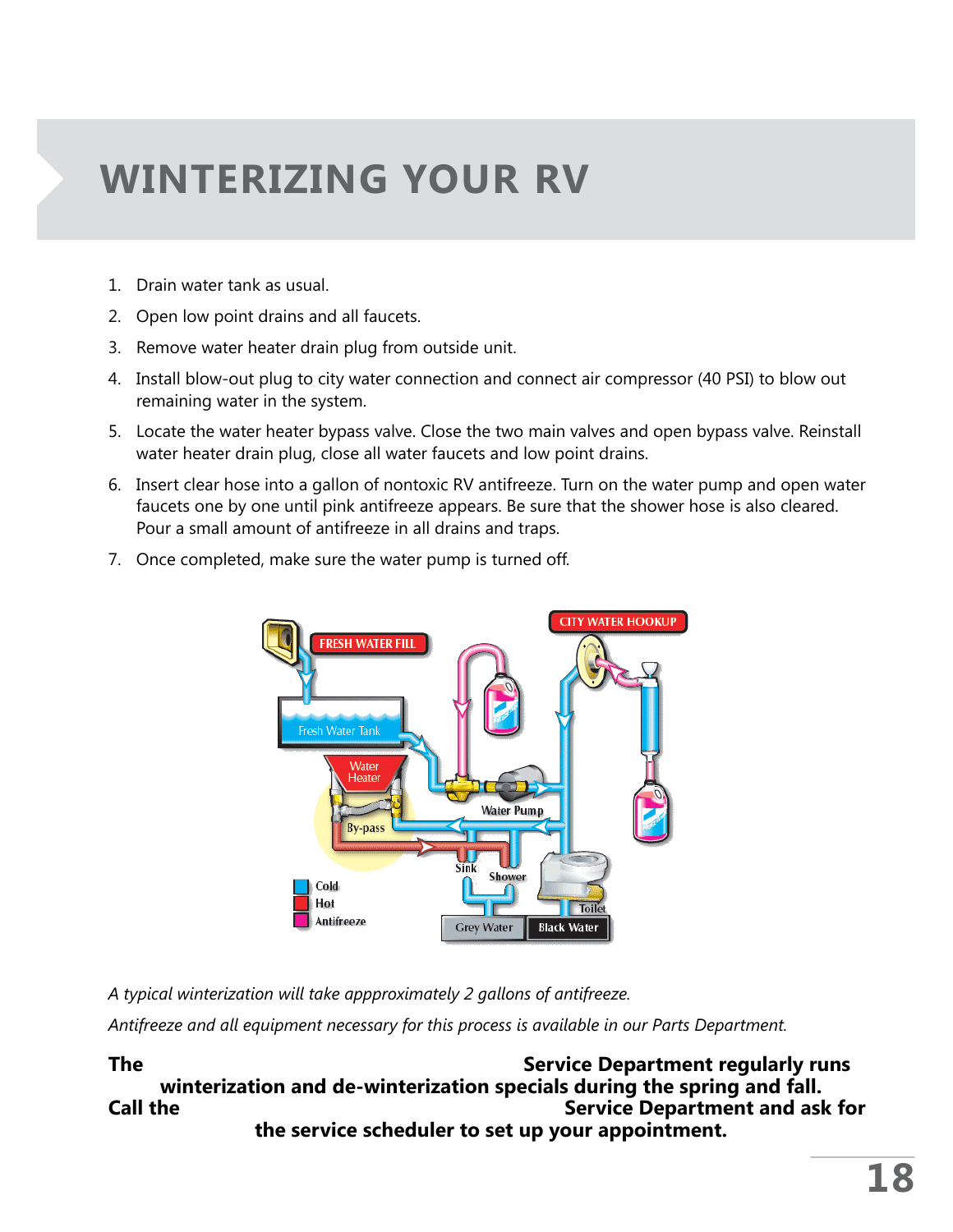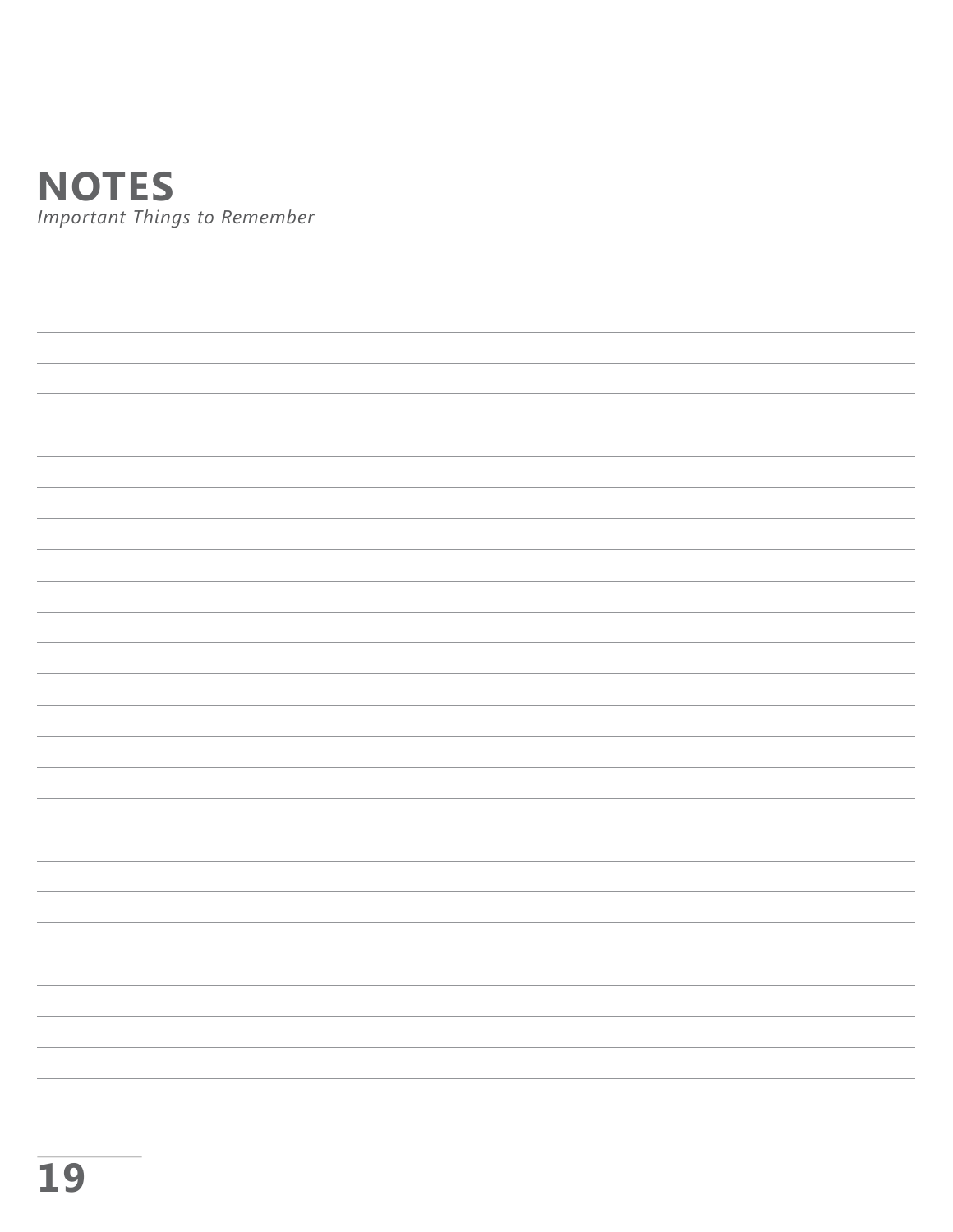*This document is being provided as a general guide. Refer to your manufacturer owner's manual for specific information regarding your RV.*

*This guide is a compilation of resources and is not intended for resale.*